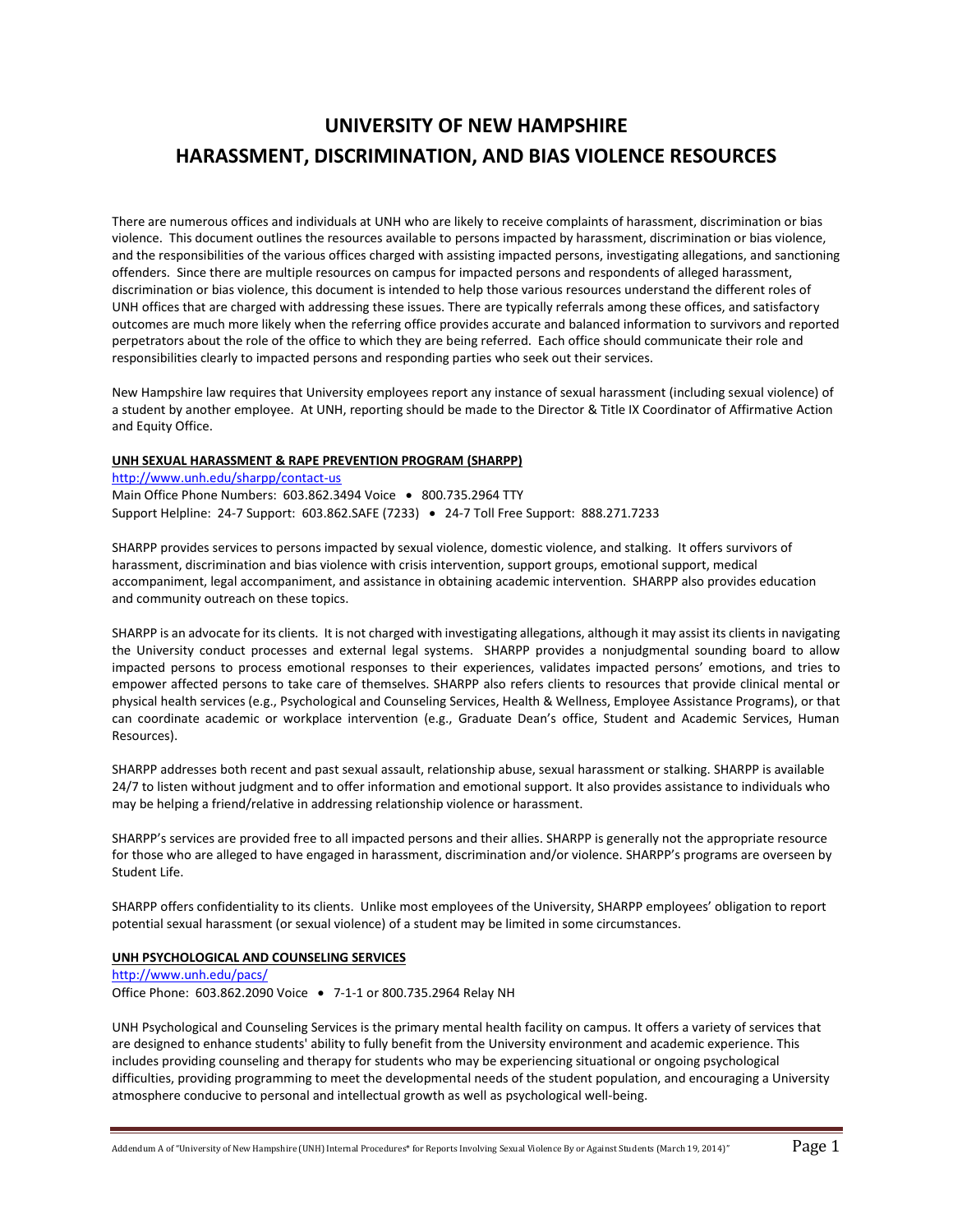Psychological and Counseling Services attempts to meet the emotional and mental health needs of the campus community by reaching out to those who may not seek counseling services. Outreach activities include educational programs and classes, committee participation and clinical consultation.

The individual counseling offered at Psychological and Counseling Services is short term in nature. Professionals can help students to address sexual, physical and emotional abuse and the attendant relationship concerns, and to manage traumatic experiences and emotions such as anxiety, depression, grief and anger.

Psychological and Counseling Services provides emergency services 24 hours per day. During normal business hours, such services are provided directly by Psychological and Counseling Services. At other times, calls from students in crisis are forwarded to the Behavioral Health Unit of Portsmouth Hospital.

UNH Psychological and Counseling Services is fully funded by student fees and its clinical services are available to all students who have paid the Health Services/ Counseling fee. Staff members are also available to consult with faculty, staff, parents or students who may be concerned about a student. In addition, the Psychological and Counseling Services assists the University community with crisis management and provides guidelines for referrals.

Psychological and Counseling Services offers confidentiality to its clients. Unlike most employees of the University, Psychological and Counseling Services employees' obligation to report potential sexual harassment of a student may be limited in some circumstances. Professional obligations typically compel mental health providers to keep client information confidential within the limits of state and federal law.

#### **UNH HEALTH & WELLNESS**

<http://www.unh.edu/health/> Main Line: 603.862.WELL (9355)

UNH Health & Wellness provides primary medical care, sexually transmitted infections testing/counseling, pregnancy testing and options counseling, and annual exams. The center also provides health and wellness education/counseling on a variety of topics, including a resource library – available to all UNH students, faculty and staff – with information related to discrimination, harassment and bias violence. Health & Wellness has Wellness Educator/Counselors who can meet with UNH students individually to discuss a variety of issues related to relationships.

Health & Wellness offers confidentiality to its clients. Unlike most employees of the University, Health & Wellness employees' obligation to report potential sexual harassment (or sexual violence) of a student may be limited in some circumstances.

### **UNH OFFICE OF MULTICULTURAL STUDENT AFFAIRS (OMSA)**

<http://www.unh.edu/omsa/> Phone: 603.862.5204

OMSA offers support services and advocacy to students, including assistance with finding support from other people and programs on campus, learning more about race, class, gender, and sexuality, learning what it means to be an ally, and responding to acts of intolerance. In addition to providing support and referrals to affected persons and students accused of wrongdoing, OMSA may assist in fact-finding relating to incidents of discriminatory harassment, discrimination and bias violence. OMSA creates opportunities for people to participate in an inclusive community and to explore and understand diversity, social justice, inclusion, and equity via educational presentations, workshops, professional development and leadership opportunities, retreats, brown-bag discussions, etc. OMSA serves all members of the UNH community through these various opportunities and beyond. Their work is grounded in an understanding of diversity that includes people of all abilities, ages, ethnicities, genders, nationalities, races, religions, spiritual traditions, socio-economic classes, and sexual orientations.

## **UNH OFFICE OF INTERNATIONAL STUDENTS AND SCHOLARS (OISS)**

<https://www.unh.edu/global/international-students> Phone: 603.862.1288

OISS promotes international education at the University by facilitating the enrollment and employment of foreign nationals and by providing them with essential support services.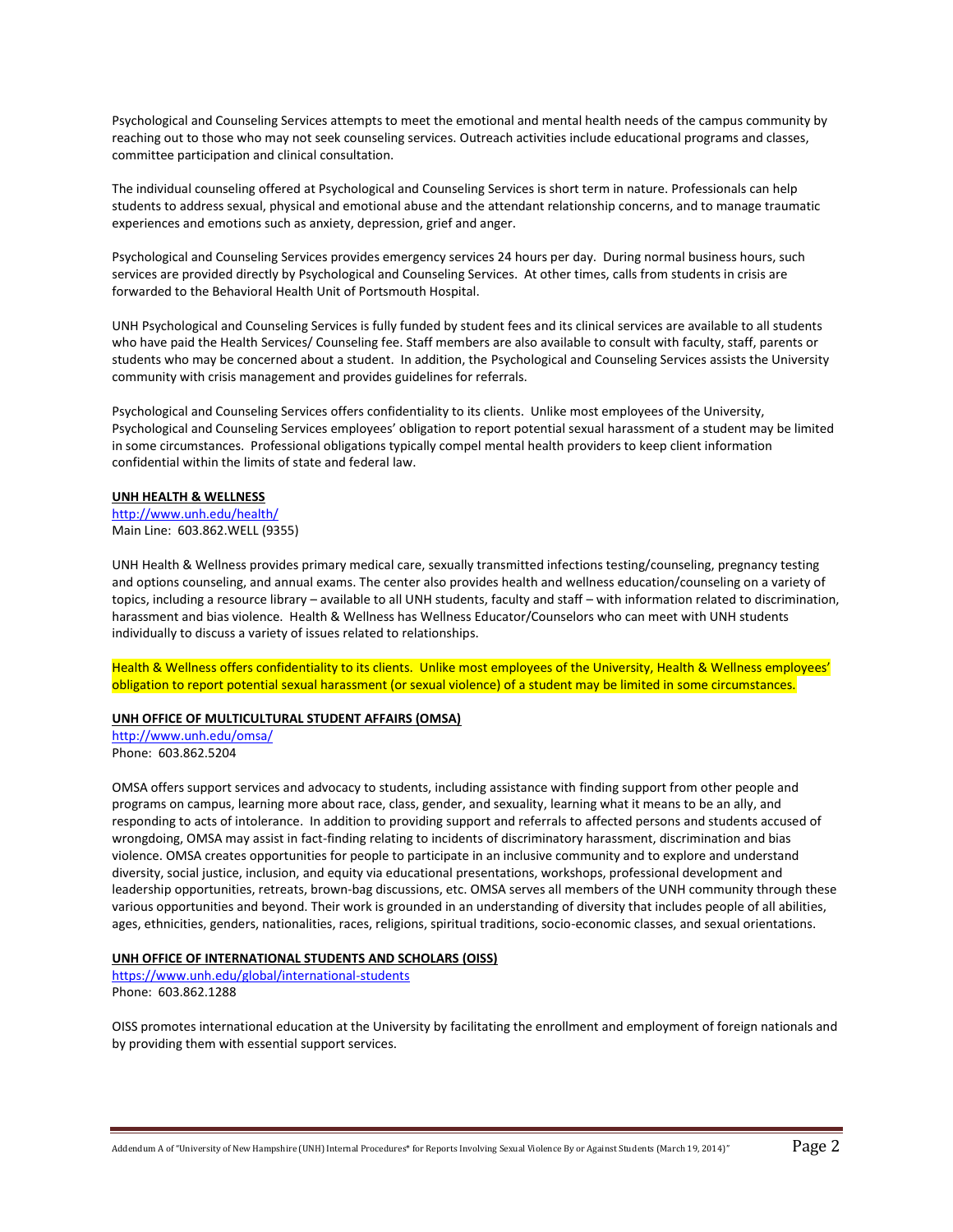#### **UNH CENTER FOR INTERNATIONAL EDUCATION AND GLOBAL ENGAGEMENT (CIEGE**)

<http://www.unh.edu/global/> Phone: 603.862.2398

CIEGE helps hundreds of UNH students every year to travel to destinations all over the world to engage in classes, internships, research, and the experiences of a lifetime. Students abroad who have knowledge of, were witness to, or are impacted by sexual violence can contact the on-site faculty or staff members or a local emergency responder as they are the persons nearest to the student and can respond most quickly. Additional resources include International SOS [http://www.internationalsos.com](http://www.internationalsos.com/) and The UNH International Travel Assistance Provider [https://www.unh.edu/global/international-travel-registry.](https://www.unh.edu/global/international-travel-registry)

## **UNH STUDENT ACCESSIBILITY SERVICES (SAS)**

<http://www.unh.edu/studentaccessibility> Phone: 603.862.2607 Voice 7-1-1 or 800.735.2964 Relay NH

Formerly Disability Services for Students, the office serves a growing number of students with documented disabilities entering higher education. These students come from Continuing Education, Thompson School, Baccalaureate, Masters and Ph.D. programs. SAS ensures reasonable academic accommodations and works to ensure equal access to all UNH students with a documented disability.

Student Accessibility Services (SAS) is committed to assuring that students with disabilities receive equitable, effective and meaningful access to all campus programs, resources, and services. SAS is responsible for ensuring academic and housing accommodations. We recognize the diversity of abilities as a source of excellence, enrichment and strength for all members of the university community. SAS facilitates and supports student growth and development toward empowerment, self-advocacy and personal responsibility. These skills enable students to make informed decisions towards meeting or exceeding the standards/expectations both at UNH and beyond. Additionally, we are a source of information and referral, a resource and collaborative partner for the campus community, and a point of support and advocacy regarding access issues in general.

#### **UNH POLICE DEPARTMENT**

<https://www.unh.edu/upd/> Phone: 603.862.1427

The UNH Police Department provides public safety services, including law enforcement, crime prevention and suppression, emergency response, investigation and information. It also provides education and tips on crime prevention, and notifies the campus community of incidents. In addition, the UNH Police periodically offer personal defense training to members of the University community.

The University Police may actively investigate complaints of discrimination, harassment and bias violence, often in cooperation or consultation with other University resources (e.g., the Affirmative Action & Equity Office, Human Resources). Police services to the University community are available 24 hours a day, every day of the week. The Police Department emphasizes fair, consistent and equal enforcement, always keeping in mind the rights and dignity of the public.

The UNH Police Department should be consulted in all circumstances when a member of the UNH community presents a risk of physical harm to themselves or others. Students can also go directly to the University Police Department (UNHPD) or to any faculty or staff member with whom they feel comfortable to report that they have knowledge of, were witness to, or are a person impacted by sexual violence.

## **UNH AFFIRMATIVE ACTION AND EQUITY OFFICE (AA&EO)**

<http://www.unh.edu/affirmativeaction/> Phone numbers: 603.862.2930 Voice . 603.862.1527 TTY . 7-1-1 or 800.735.2964 Relay NH

AA&EO oversees the University's compliance and education efforts with affirmative action, Title IX, disability laws and regulations, equal employment laws, and campus initiatives aimed at creating a diverse, welcoming and equitable campus. It handles all complaints of discrimination or harassment under the UNH Discrimination and Discriminatory Harassment Policy. The Affirmative Action and Equity Office reports directly to the Provost and Vice President for Academic Affairs.

Any office referring a survivor to the AA&EO should be generally aware of the processes outlined in the Discrimination and Discrimination Policy (se[e http://www.usnh.edu/olpm/UNH/V.Pers/B.htm\)](http://www.usnh.edu/olpm/UNH/V.Pers/B.htm). An AA&EO investigation may be outside the complainant's control and can proceed without survivor participation in circumstances when necessary to protect the University's interests.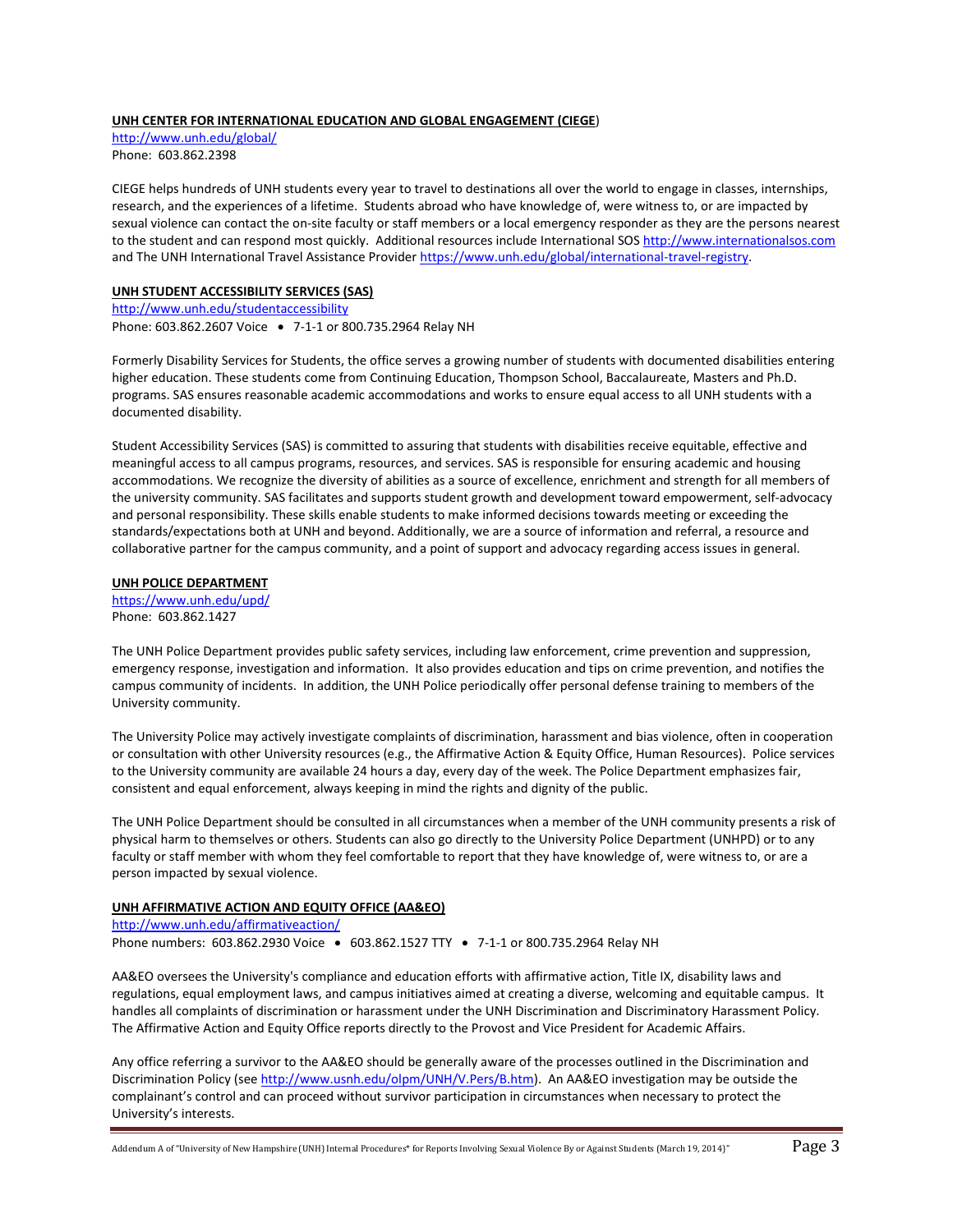The UNH Policy on Discrimination and Discriminatory Harassment covers all members of the University community. Regardless of the process used to investigate and adjudicate complaints, any allegation of discriminatory harassment, discrimination or bias violence may be filed with the Affirmative Action and Equity Office; in many cases, complaints must be monitored by that office. The process for investigating and adjudicating complaints of discrimination, discriminatory harassment or bias violence *by students* is detailed in the student code of conduct and judicial process as set forth in *UNH Student Rights, Rules and Responsibilities.*

The Affirmative Action and Equity Office is not an advocate for any party to a complaint of harassment, discrimination or bias violence. It must endeavor to protect the rights of both the accuser and the accused as it investigates complaints and makes recommendations to the responsible administrators who will make judgments on such complaints.

#### **UNH COMMUNITY STANDARDS (CS)**

<http://www.unh.edu/ocs/> Phone: 603.862.3377

Community Standards supports and enforces standards of behavior designed to foster an environment of civility and respect where both rights and responsibilities are valued. The office respects the integrity of students by protecting students' rights and ensuring fairness through the enforcement of University policies and regulations. Community Standards also serves as a resource to the University community for conflict management and resolution, providing both programs and services to promote the development of critical life skills.

Community Standards administers the investigation and adjudication of complaints about discrimination, discriminatory harassment or bias violence *by students,* as detailed in *UNH Student Rights, Rules and Responsibilities* ("SRR&R"; see [https://www.unh.edu/student-life/2017-2018-student-rights-rules-and-responsibilities\)](https://www.unh.edu/student-life/2017-2018-student-rights-rules-and-responsibilities). Any office referring an impacted person to the Community Standards should be generally aware of the processes outlined in SRR&R, and should notify impacted persons that conduct charges once initiated may proceed outside the complainant's control.

Community Standards is not an advocate for any party to a charge of harassment, discrimination or bias violence. Fairness mandates that the judicial system safeguard the due process rights of accused students. "Due process" ensures that the student's constitutional rights are protected and requires the decision-maker to weigh carefully the interests of the accused student as well as the interests of the community. Students are always afforded written notice of the charges and the identity of the complainant, an opportunity to present his/her story, and a guarantee that no disciplinary action will be taken unless the complainant proves by preponderance of evidence that the accused student is responsible for the charges. If an accused student elects a formal hearing, they are entitled to a student advisor, can respond in writing to the complainant's charges, and will receive a fair hearing in accordance with SRR&R.

#### **UNH STUDENT LIFE**

<http://www.unh.edu/student-life> Phone: 603.862.2053

Student Life is a vibrant community of student affairs professionals who share a devotion to the development and education of all students at UNH. Working in collaboration with colleagues from across the campus, we are dedicated to developing the intellectual abilities of our students and strengthening the character and judgment to use those abilities wisely. Resilience, accountability, and engagement are qualities that you will hear us talk about frequently over the academic year. They allow one to explore without fear, fulfill hopes and aspirations, and address challenge squarely. We are Student Life, here to help you help yourself. Visit us on the web or in person for an ear to listen, for guidance when you want it, and for support when you need it.

#### **UNH HOUSING**

<http://www.unh.edu/housing/> Phone: 603.862-2120

Housing staffs the undergraduate apartments with Community Assistants who are primarily focused on overall community development and are dedicated to helping their residents have successful tenures at UNH. Community Assistants are available at any time when the apartments are open, to discuss issues of climate, safety, personal responsibility, and University policies.